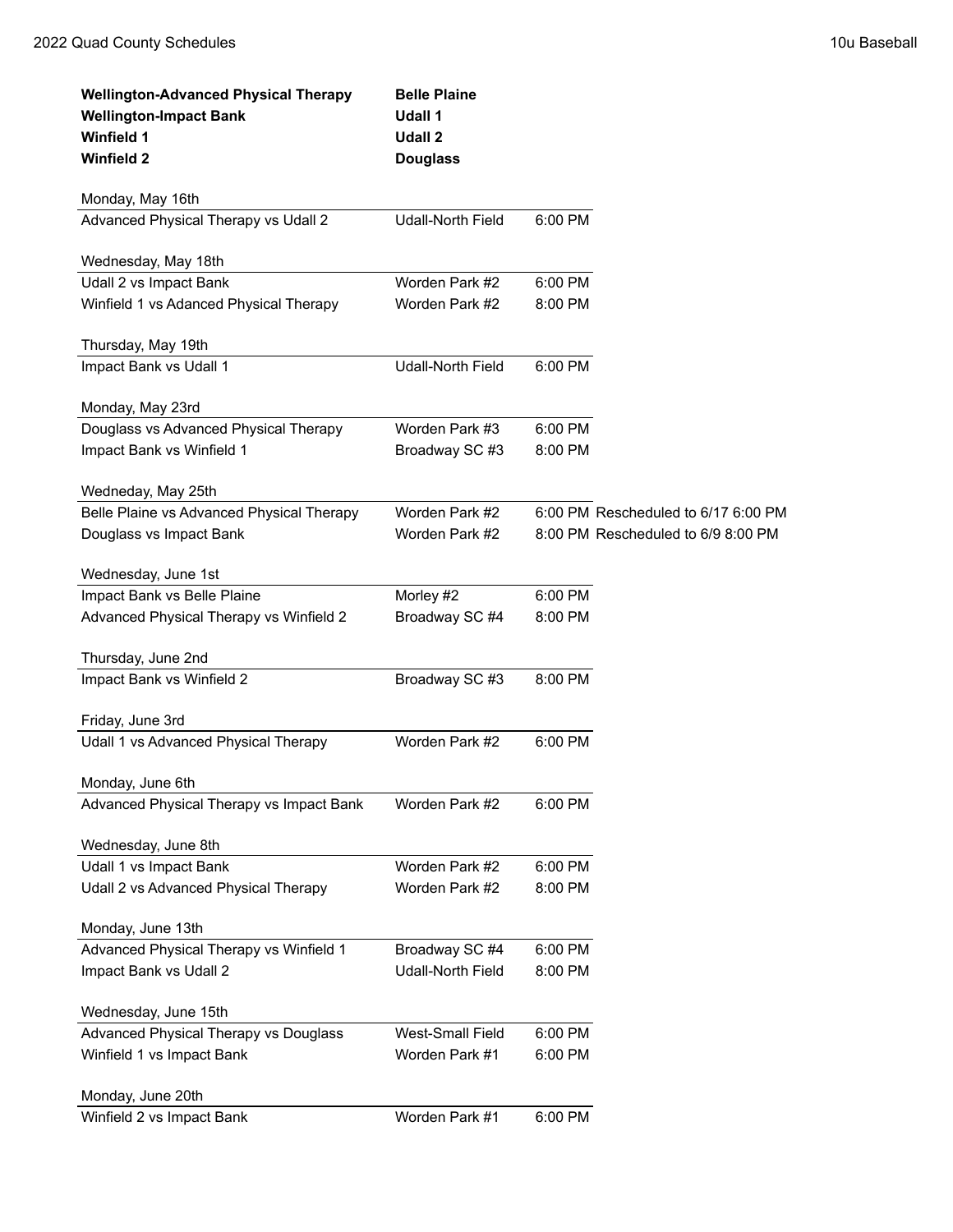Advanced Physical Therapy vs Udall 1 Udall-North Field 8:00 PM Wednesday, June 22nd

Impact Bank vs Advanced Physical Therapy Worden Park #1 6:00 PM

Advanced Physical Therapy=Ford; Impact Bank=Caudillo

Douglass **Belle Plaine-Morley** 220 W 1st Douglass, KS

West @ Lumberyard 600 N Logan Belle Plaine, KS

Winfield-Broadway SC Udall

2200 Broadway St Winfield, KS 300 Block of South Blankenship Udall, KS







Wellington Recreation Commission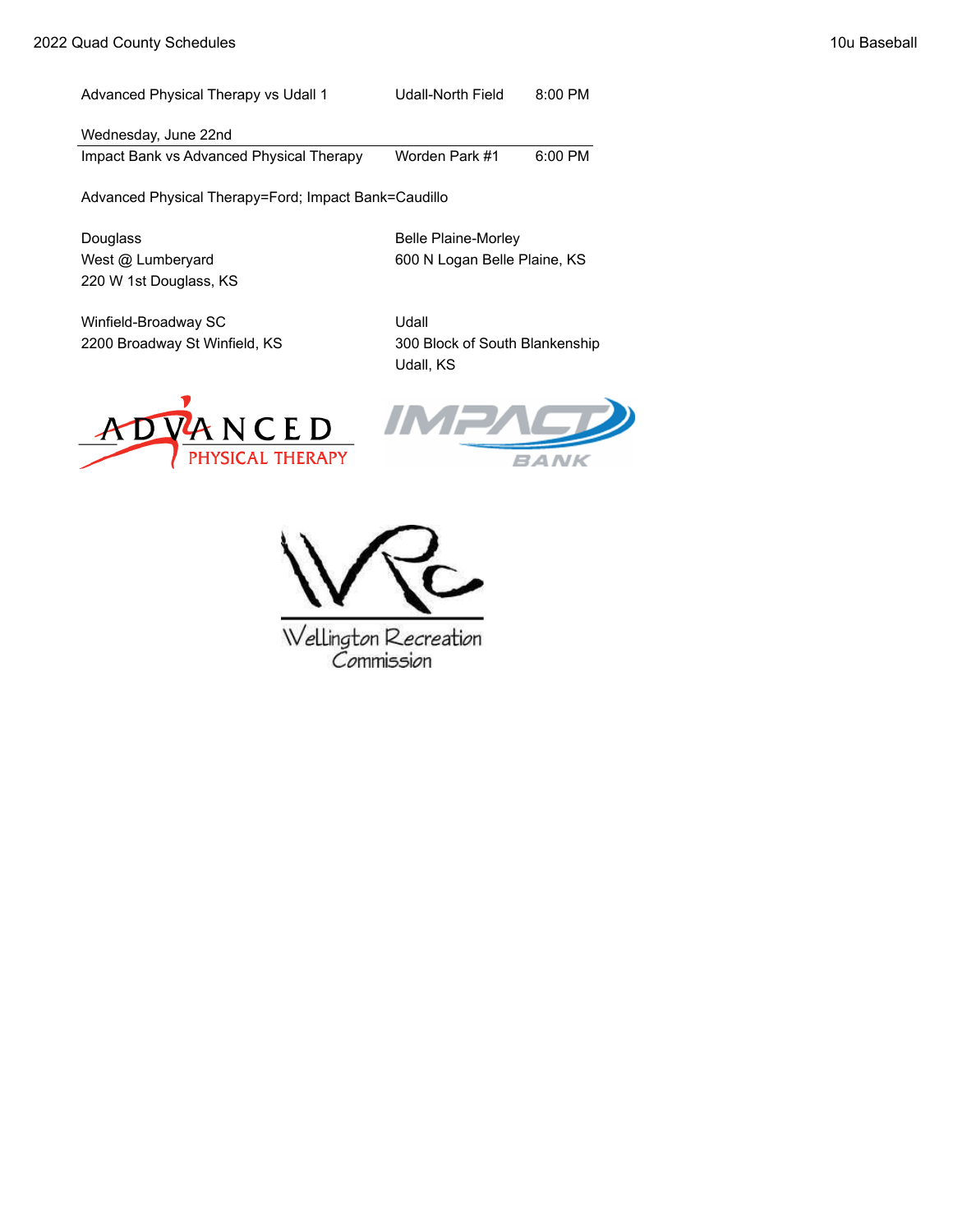| <b>Wellington-Bank of Commerce</b>               | <b>Winfield 3</b>        |         |                                     |
|--------------------------------------------------|--------------------------|---------|-------------------------------------|
| <b>Wellington-Mill Creek Lumber &amp; Supply</b> | Udall                    |         |                                     |
| <b>Winfield 1</b>                                | <b>Belle Plaine</b>      |         |                                     |
| <b>Winfield 2</b>                                | <b>Douglass</b>          |         |                                     |
| Monday, May 16th                                 |                          |         |                                     |
| Udall vs Bank of Commerce                        | Worden Park #1           | 6:00 PM |                                     |
| Mill Creek vs Belle Plaine                       | Morley #2                | 6:00 PM |                                     |
| Wednesday, May 18th                              |                          |         |                                     |
| Mill Creek vs Udall                              | <b>Udall-North Field</b> | 6:00 PM |                                     |
| Winfield 1 vs Bank of Commerce                   | Worden Park #1           | 6:00 PM |                                     |
| Monday, May 23rd                                 |                          |         |                                     |
| Mill Creek vs Winfield 1                         | Broadway SC #3           | 6:00 PM |                                     |
| Winfield 3 vs Bank of Commerce                   | Worden Park #1           | 6:00 PM |                                     |
| Wedneday, May 25th                               |                          |         |                                     |
| Winfield 3 vs Mill Creek                         | Worden Park #1           |         | 6:00 PM Rescheduled to 6/10 6:00 PM |
| Douglass vs Bank of Commerce                     | Worden Park #1           | 8:00 PM |                                     |
| Wednesday, June 1st                              |                          |         |                                     |
| Bank of Commerce vs Winfield 2                   | Broadway SC #3           | 6:00 PM |                                     |
| Mill Creek vs Douglass                           | East HS SOF-South        | 8:00 PM |                                     |
| Friday, June 3rd                                 |                          |         |                                     |
| Mill Creek vs Winfield 2                         | Broadway SC #3           | 6:00 PM |                                     |
| Belle Plaine vs Bank of Commerce                 | Worden Park #1           | 6:00 PM |                                     |
| Monday, June 6th                                 |                          |         |                                     |
| Bank of Commerce vs Mill Creek                   | Worden Park #1           | 7:30 PM |                                     |
| Wednesday, June 8th                              |                          |         |                                     |
| Belle Plaine vs Mill Creek                       | Worden Park #1           | 6:00 PM |                                     |
| Bank of Commerce vs Udall                        | <b>Udall-North Field</b> | 6:00 PM |                                     |
| Monday, June 13th                                |                          |         |                                     |
| Bank of Commerce vs Winfield 1                   | Broadway SC #3           | 6:00 PM |                                     |
| Udall vs Mill Creek                              | Worden Park #1           | 6:00 PM |                                     |
| Wednesday, June 15th                             |                          |         |                                     |
| Winfield 1 vs Mill Creek                         | Worden Park #2           | 6:00 PM |                                     |
| Bank of Commerce vs Winfield 3                   | Broadway SC #3           | 8:00 PM |                                     |
| Monday, June 20th                                |                          |         |                                     |
| Bank of Commerce vs Belle Plaine                 | Morley #2                | 6:00 PM |                                     |
| Winfield 2 vs Mill Creek                         | Worden Park #2           | 6:00 PM |                                     |
| Wednesday, June 22nd                             |                          |         |                                     |
| Mill Creek vs Bank of Commerce                   | Worden Park #2           | 6:00 PM |                                     |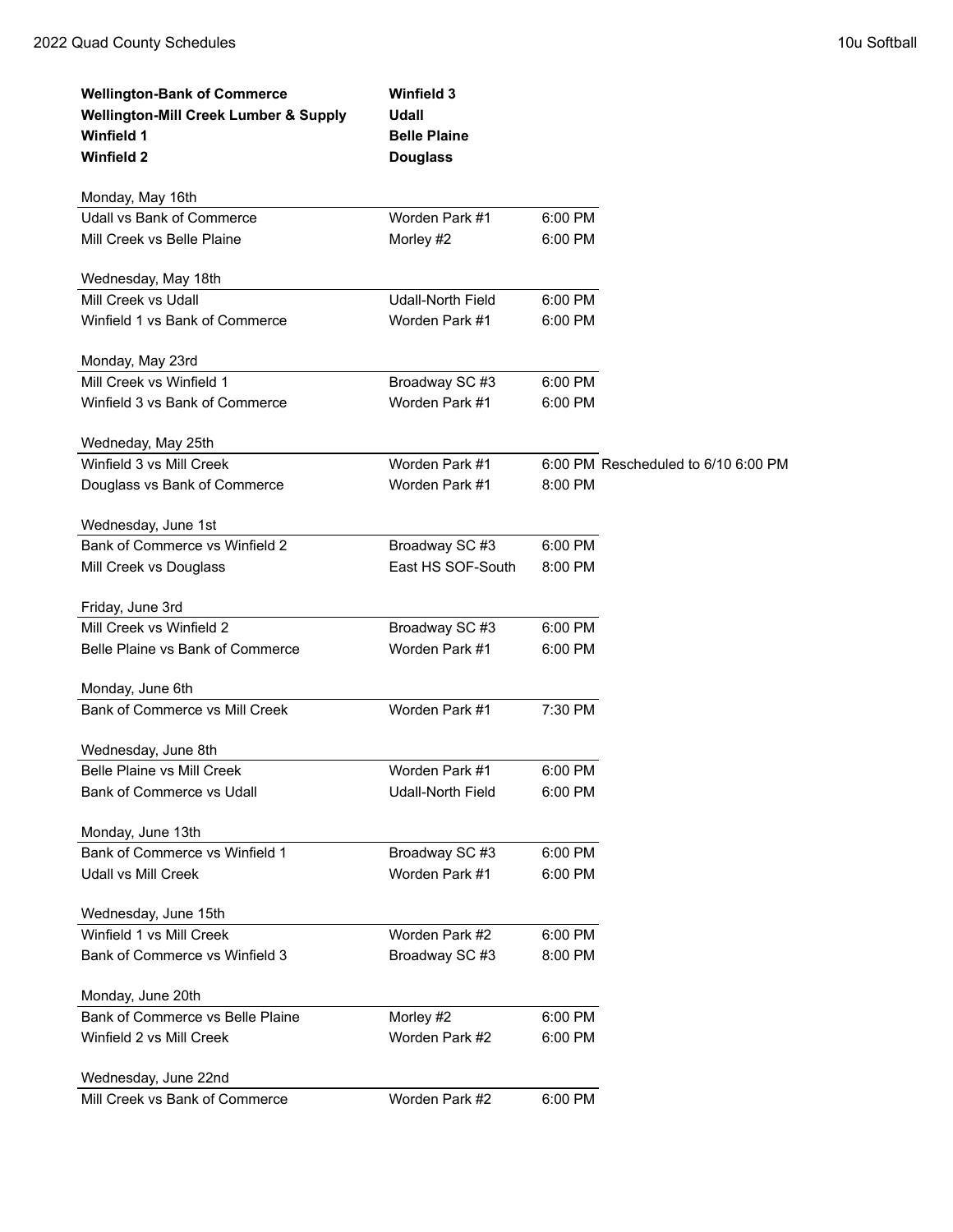Bank of Commerce=Angleton; Mill Creek=Nance

Douglass Belle Plaine-Morley 910 E 1st Douglass, KS

Winfield-Broadway SC Udall

East Sports Complex @ HS 600 N Logan Belle Plaine, KS

2200 Broadway St Winfield, KS 300 Block of South Blankenship Udall, KS







Wellington Recreation<br>Commission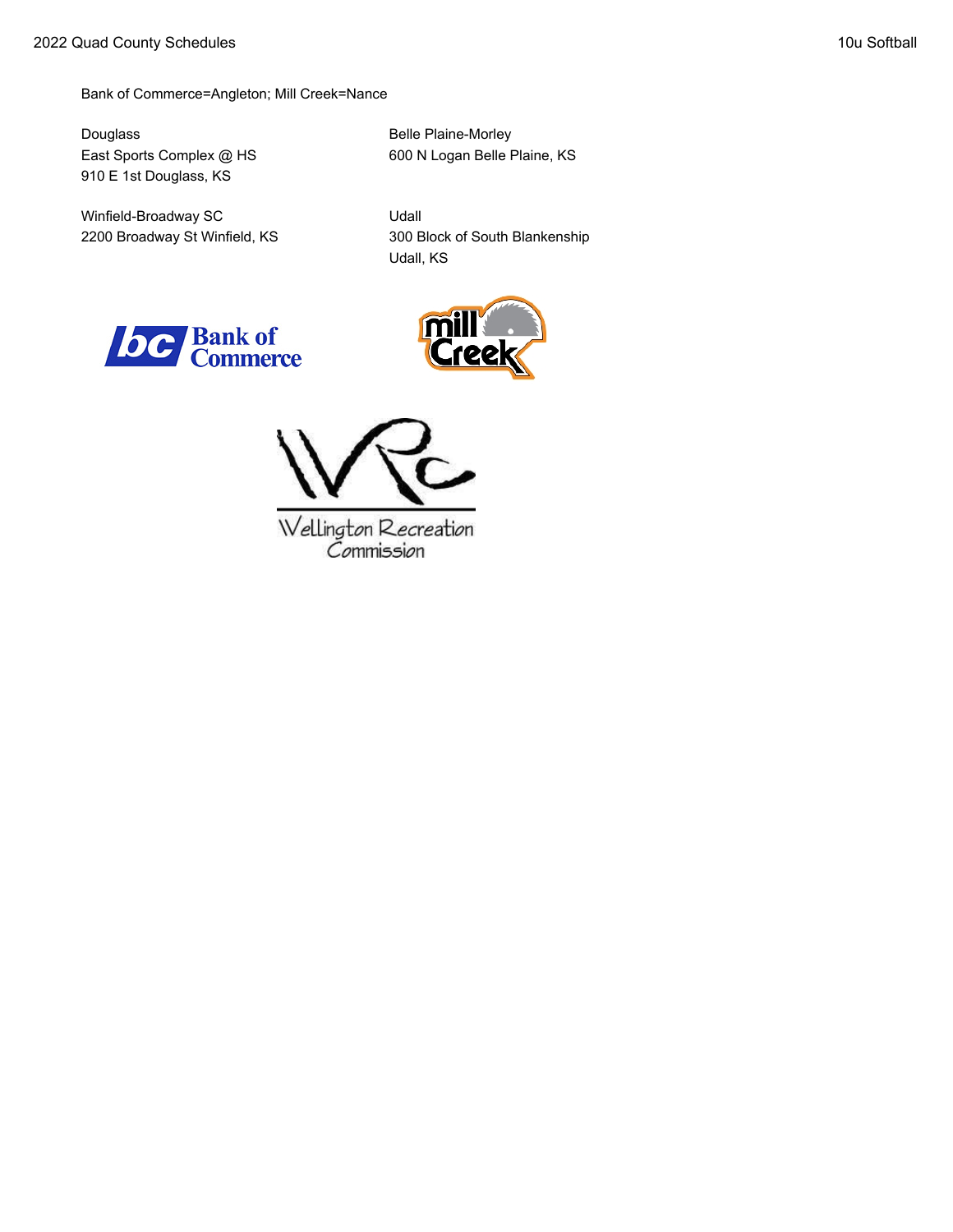| <b>Wellington-Bank of Commerce</b> | <b>Belle Plaine 1</b> |         |                                  |
|------------------------------------|-----------------------|---------|----------------------------------|
| <b>Wellington-Impact Bank</b>      | <b>Belle Plaine 2</b> |         |                                  |
| <b>Winfield 1</b>                  | Douglass 1            |         |                                  |
| <b>Winfield 2</b>                  | Douglass 2            |         |                                  |
|                                    | Oxford                |         |                                  |
| Tuesday, May 17th                  |                       |         |                                  |
| <b>Bank of Commerce vs Oxford</b>  | Old Baseball Field    | 6:00 PM |                                  |
| Winfield 1 vs Impact Bank          | Worden Park #2        | 6:00 PM |                                  |
|                                    |                       |         |                                  |
| Thursday, May 19th                 |                       |         |                                  |
| Oxford vs Impact Bank              | Worden Park #2        | 6:00 PM |                                  |
| Belle Plaine 1 vs Bank of Commerce | Worden Park #2        | 8:00 PM |                                  |
|                                    |                       |         |                                  |
| Tuesday, May 24th                  |                       |         |                                  |
| Impact Bank vs Winfield 2          | Broadway SC #4        | 6:00 PM |                                  |
| Bank of Commerce vs Douglass 2     | East HS-North Field   | 6:00 PM |                                  |
| Thursday, May 26th                 |                       |         |                                  |
| Douglass 2 vs Impact Bank          | Worden Park #2        |         | 6:00 PM Rescheduled 6/10 6:00 PM |
| Bank of Commerce vs Belle Plaine 1 | Morley #1             | 6:00 PM |                                  |
|                                    |                       |         |                                  |
| Tuesday, May 31st                  |                       |         |                                  |
| Impact Bank vs Belle Plaine 1      | Morley #1             | 6:00 PM |                                  |
| Winfield 1 vs Bank of Commerce     | Worden Park #2        |         | 6:00 PM Rescheduled 6/3 8:00 PM  |
| Douglass 1 vs Bank of Commerce     | Worden Park #2        | 8:00 PM |                                  |
|                                    |                       |         |                                  |
| Thursday, June 2nd                 |                       |         |                                  |
| Impact Bank vs Belle Plaine 2      | Morley #2             | 8:00 PM |                                  |
| Tuesday, June 7th                  |                       |         |                                  |
| Bank of Commerce vs Belle Plaine 2 | Morley #2             | 6:00 PM |                                  |
| Impact Bank vs Winfield 1          | Broadway SC #4        | 6:00 PM |                                  |
|                                    |                       |         |                                  |
| Thursday, June 9th                 |                       |         |                                  |
| Impact Bank vs Bank of Commerce    | Worden Park #2        | 6:00 PM |                                  |
|                                    |                       |         |                                  |
| Tuesday, June 14th                 |                       |         |                                  |
| Impact Bank vs Douglass 1          | East HS-North Field   | 6:00 PM |                                  |
| Oxford vs Bank of Commerce         | Worden Park #1        | 6:00 PM |                                  |
| Thursday, June 16th                |                       |         |                                  |
| Oxford vs Impact Bank              | Worden Park #1        | 6:00 PM |                                  |
| Bank of Commerce vs Winfield 2     | Broadway SC #4        | 6:00 PM |                                  |
|                                    |                       |         |                                  |
| Tuesday, June 21st                 |                       |         |                                  |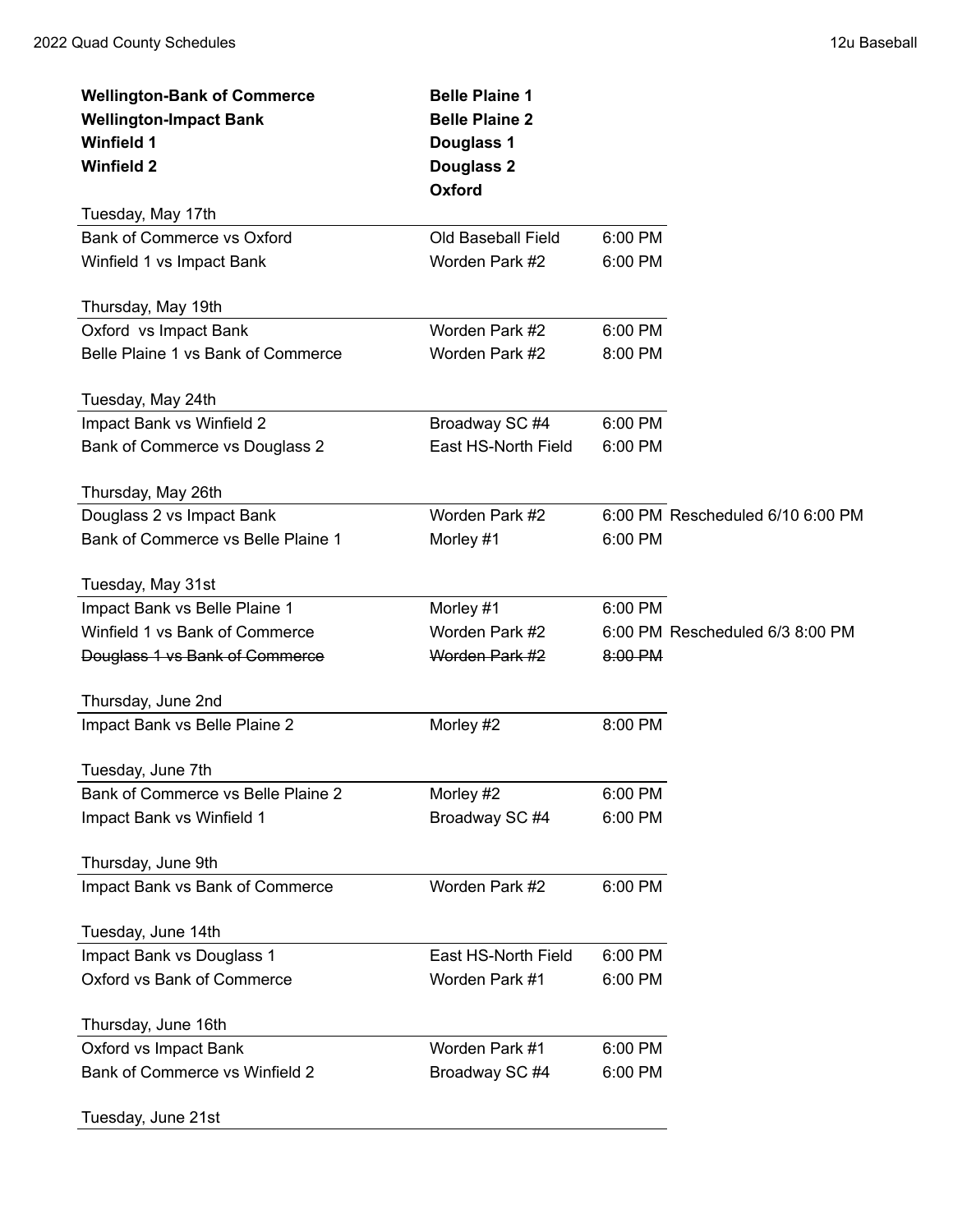| Douglass 1 vs Impact Bank          | Worden Park #1 | 6:00 PM   |
|------------------------------------|----------------|-----------|
| Douglass 1 vs Bank of Commerce     | Worden Park #1 | $8:00$ PM |
| Thursday, June 23rd                |                |           |
| Belle Plaine 2 vs Bank of Commerce | Worden Park #1 | $6:00$ PM |

Bank of Commerce vs Impact Bank Worden Park #1 8:00 PM

Bank of Commerce=Blunk; Impact Bank=Ybarra

Douglass **Belle Plaine-Morley** East Sports Complex @ HS 600 N Logan Belle Plaine, KS 910 E 1st Douglass, KS

Winfield-Broadway SC **CONFIELD COMPUTER** Oxford-Old Baseball Field

2200 Broadway St Winfield, KS 400 Block of Cottonwood Oxford, KS







Wellington Recreation<br>Commission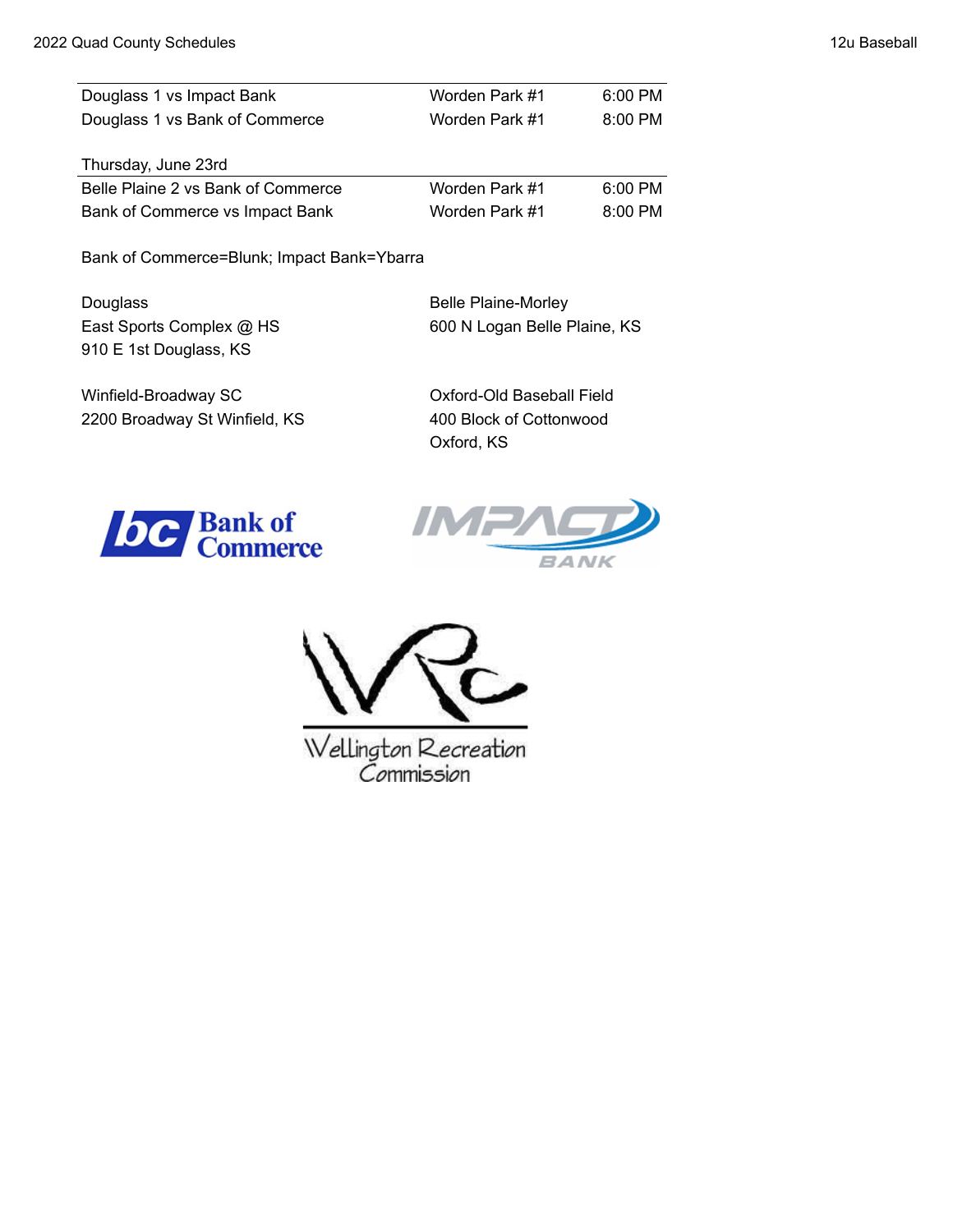| <b>Wellington-Wiens Auction &amp; Realty</b> | <b>Belle Plaine</b>              |              |                                  |
|----------------------------------------------|----------------------------------|--------------|----------------------------------|
| <b>Rose Hill</b>                             | <b>Udall</b>                     |              |                                  |
| Winfield                                     | <b>Douglass</b>                  |              |                                  |
| Oxford                                       |                                  |              |                                  |
| Tuesday, May 17th                            |                                  |              |                                  |
| Rose Hill vs Wiens Auction & Realty          | Worden Park #1                   | 6:00 PM      |                                  |
|                                              |                                  |              |                                  |
| Thursday, May 19th                           |                                  |              |                                  |
| <b>Udall vs Wiens Auction &amp; Realty</b>   | Worden Park #1                   | 6:00 PM      |                                  |
| Tuesday, May 24th                            |                                  |              |                                  |
| Douglass vs Wiens Auction & Realty           | Worden Park #1                   |              | 6:00 PM Rescheduled 6/17 6:00 Pm |
|                                              |                                  |              |                                  |
| Thursday, May 26th                           |                                  |              |                                  |
| Wiens Auction & Realty vs Belle Plaine       | Morley #2                        | 8:00 PM      |                                  |
|                                              |                                  |              |                                  |
| Tuesday, May 31st                            |                                  |              |                                  |
| Wiens Auction & Realty vs Oxford             | <b>Oxford-New Softball</b>       | 6:00 PM      |                                  |
| Thursday, June 2nd                           |                                  |              |                                  |
| Wiens Auction & Realty vs Winfield           | Broadway SC #3                   | 6:00 PM      |                                  |
|                                              |                                  |              |                                  |
| Tuesday, June 7th                            |                                  |              |                                  |
| Belle Plaine vs Wiens Auction & Realty       | Worden Park #1                   | 6:00/8:00 PM |                                  |
|                                              |                                  |              |                                  |
| Thursday, June 9th                           |                                  |              |                                  |
| Wiens Auction & Realty vs Douglass           | East HS-North                    | 8:00 PM      |                                  |
| Tuesday, June 14th                           |                                  |              |                                  |
| Wiens Auction & Realty vs Udall              | Udall-North                      | 6:00 PM      |                                  |
|                                              |                                  |              |                                  |
| Thursday, June 16th                          |                                  |              |                                  |
| Wiens Auction & Realty vs Rose Hill          | <b>Gregory Field</b>             | 6:00 PM      |                                  |
| Thursday, June 23rd                          |                                  |              |                                  |
| Winfield vs Wiens Auction & Realty           | Worden Park #2                   | 6:00 PM      |                                  |
| Oxford vs Wiens Auction & Realty             | Worden Park #2                   | 8:00 PM      |                                  |
|                                              |                                  |              |                                  |
| Douglass                                     | <b>Belle Plaine-Morley</b>       |              |                                  |
| East Sports Complex @ HS                     | 600 N Logan Belle Plaine, KS     |              |                                  |
| 910 E 1st Douglass, KS                       |                                  |              |                                  |
| Winfield-Broadway SC                         | <b>Oxford New Softball Field</b> |              |                                  |
| 2200 Broadway St Winfield, KS                | 400 Block of Cottonwood          |              |                                  |
|                                              | Oxford, KS                       |              |                                  |